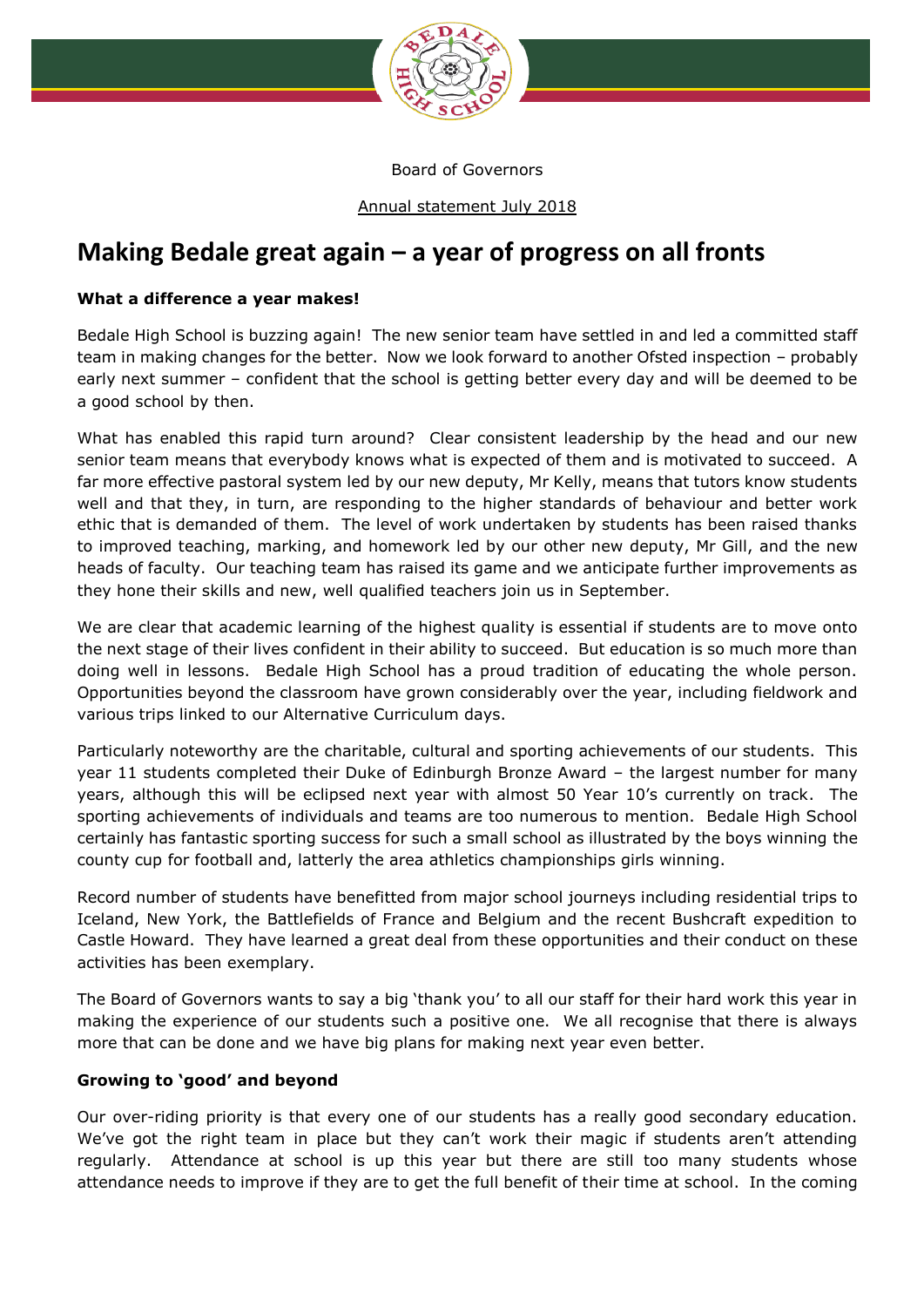year students will have good attendance recognised in a number of ways and we hope that, with parents' support, this year's upward trend will continue. When attendance is not so good the Board of Governors will support the school in tackling this vigorously, including, in the last resort, prosecution.

Governors have recently had feedback from external consultants that confirms the substantial progress made over the last year. This has also been helpful in confirming our assessment of areas where things can still be better. Improving attendance is a high priority. Whilst homework has also improved, planning is in place to ensure that parents can make better use is made of 'Show my homework'. There is scope for further improving the consistency of feedback to students about their work. With new leadership of the team supporting students with special educational needs we are confident that these youngsters can achieve more. We want more of our brightest students to make even greater progress, especially some of our bright boys who are not doing as well as they should. The Board will be focussing particularly on these areas in their visits to school this year.

With another Ofsted inspection on the horizon we are naturally ensuring that we do all we can to meet the criteria for a 'good' school. Feedback from students and parents reassures us that we are moving strongly in the right direction. Certainly, our current students are showing the potential to achieve excellent exam results in the future. So, with our leadership team stable and strong, we look forward to the new school year with renewed optimism and determination that all our students will enjoy their time at Bedale High School and achieve well.

## **Governance arrangements**

The full Board of Governors meets at roughly monthly intervals to fulfil its responsibilities. The approved minutes of our meetings can be seen on the school website. Unlike some schools the board does not have sub-committees and all its main work is done in the full board. This ensures that all can contribute to school policy and cuts down on the number of separate meetings.

The board has four statutory committees. These cover staff discipline, staff discipline appeals, student discipline and complaints. The Student Discipline Committee has met on 6 occasions. In each case they have endorsed the decisions of the school's leadership. The Board of Governors strongly endorse the school's insistence that students' conduct should not undermine the learning of others.

The Board also established a temporary committee to oversee staffing reductions. Small schools such as ours face a considerable challenge in making ends meet. Over the last twelve months we have lost around £450000 from our budget and this has forced us to reduce the number of staff we employ. Nonetheless, we have made a number of excellent new appointments for September and we believe that Bedale High will have its strongest team of teachers and support staff for many years.

All members of the Board continue to visit the school regularly to ensure that they see for themselves how the school is doing. Pairs of governors work together to gather detailed information about how the school is improving its performance in respect of:

- The quality of leadership and management shown by head, deputies, faculty and pastoral leaders
- Standards of behaviour, students' safety and safeguarding of all students
- The quality of teaching and learning
- Students' progress over their five years at Bedale High.